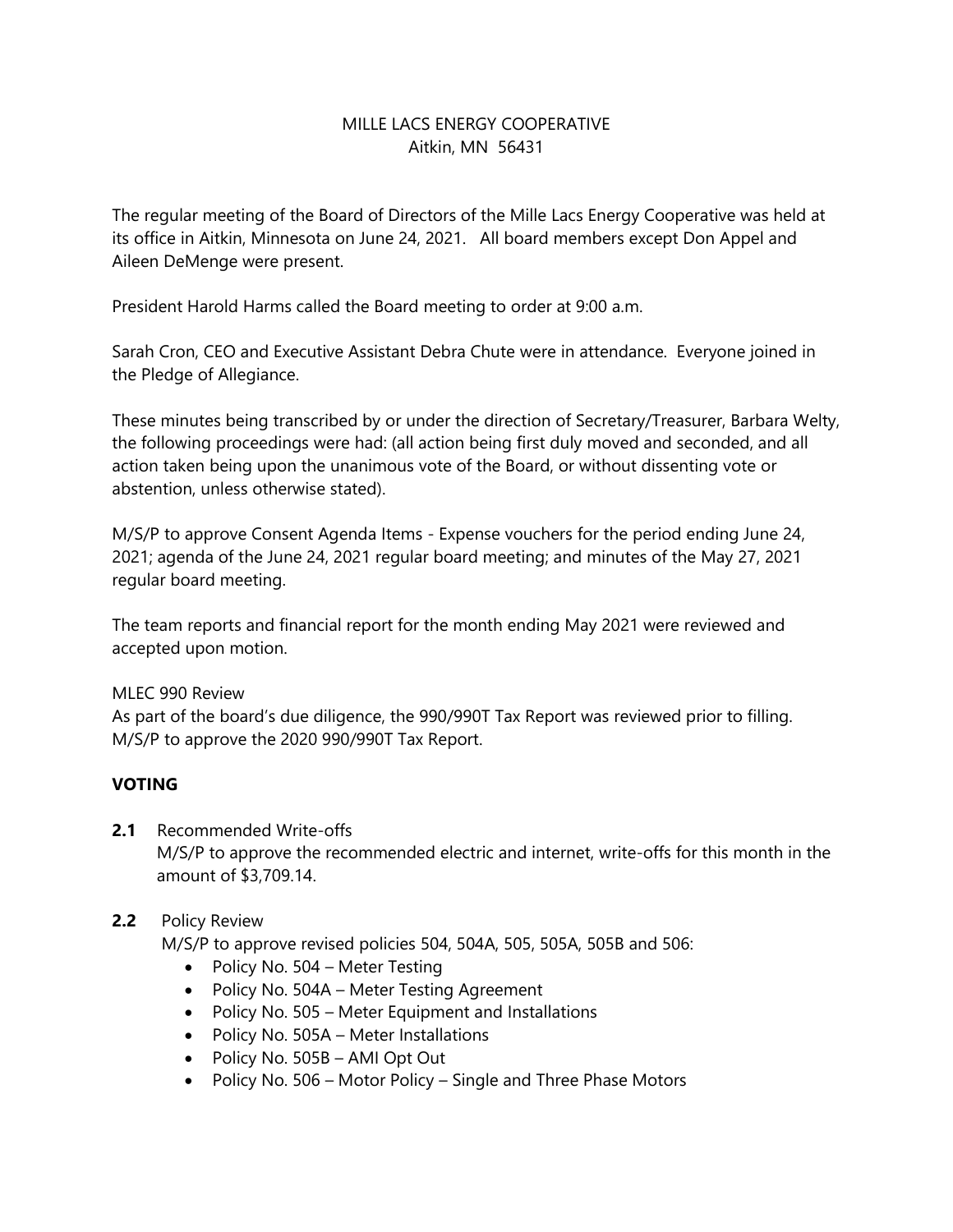Regular Board Meeting Minutes June 24, 2021

## **2.3** Board Activity Reports

GRE – May 2021 GRE Board Report and meeting notes from True North meeting submitted by Harold Harms were reviewed. Harold also gave a verbal report on the June GRE board meeting. MREA – Barb Welty gave a verbal update on MREA activities. RUS – None CFC – None NRECA – None MAC – None FEDERATED – None. NRTC – None RESCO – RESCO 2021 Director Candidates Sue Kringen and James Rokesh letters of introduction were reviewed. NISC – None Other – None

M/S/P to accept the activity reports.

### REPORTS

**3.1** Safety Control

MREA conducted *Tree Trimming* on June 10<sup>th</sup>, and Deanna Soderberg of PLS presented Hazard Recognition to all employees on June 16<sup>th</sup>.

The next scheduled Safety Training is scheduled for July 15<sup>th</sup> with MREA presenting *Pole Top and Bucket Rescue and Mayday*. Deanna Soderberg will be conducting a *Field August* on July 20<sup>th</sup>.

The remaining 2021 Safety Training schedule was reviewed. The 2021 Safety Cross was reviewed.

# **3.2** Safety Deposit Box Inventory

MLEC Board Secretary Barb Welty and Executive Assistant Debra Chute conducted a physical inventory of the contents of MLEC's safety deposit box. M/S/P to close the safety deposit box as of December 30, 2021.

### **SCHEDULED MEETINGS**

Special Board Meeting, Thursday, July 1, 2021 Attending: All directors except Carol Pundt.

4.1 MREA District 2 Meeting, Friday, July 16, 2021 Lake Country Power Office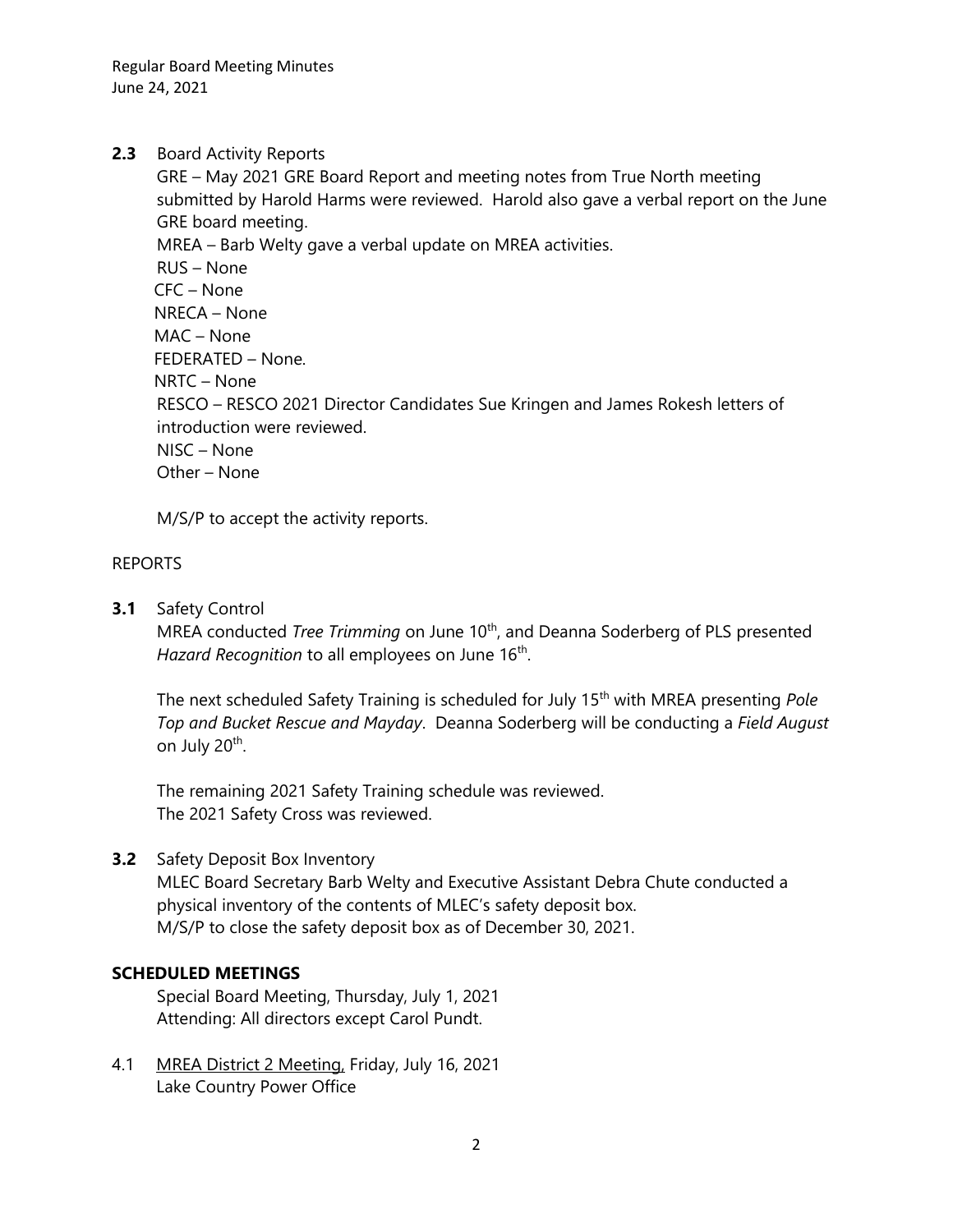Regular Board Meeting Minutes June 24, 2021

9:00 a.m. – 1:00 p.m.

Attending: Don Appel, Aileen DeMenge, Carol Pundt, Mike Reem and Bruce Robinson. Barb Welty will be attending as MREA Director. Meeting Registration is done.

- 4.2 MREA Energy Issues Summit, August 11 12, 2021 Radisson Blu Mall of America, Bloomington Tuesday evening, Wednesday & Thursday There is also a livestream option. Attending: Harold Harms, Barb Welty, Don Appel, Mike Reem, Bruce Robinson, and Sarah Cron Pre-conference Board Chair Roundtable, August 10 – Attending Harold Harms
- 4.3 NRECA Regions 5 & 6 Meeting, September 15 17, 2021, Wednesday Friday Minneapolis, MN Online option available for September 16 and 17, Thursday and Friday. 2021 Voting Delegate is Barb Welty. Alternate is Sarah Cron. Final decision on who is attending will be made at a later date.

### 4.4 Other Meeting Information

Three month look ahead @ MLEC Board meeting non-reoccurring Agenda Items:

- $\bullet$  July 22<sup>nd</sup>:
	- o Board Fees
	- o NRECA Board Governance Video
- August 26<sup>th</sup>:
	- o NRECA Board Governance Video
- September 23rd:
	- o Cold Weather Rule Appeals Committee
	- o NRECA Board Governance Video

Remaining MREA 2021 Board Meeting Dates:

- Tuesday Wednesday, August 17 18
- Tuesday Wednesday, October 19 20
- Tuesday Wednesday, December 21 22

NOTE: If anyone is interested in attending a MREA Board meeting, please let Deb Chute and Director Barb Welty know so arrangements can be made.